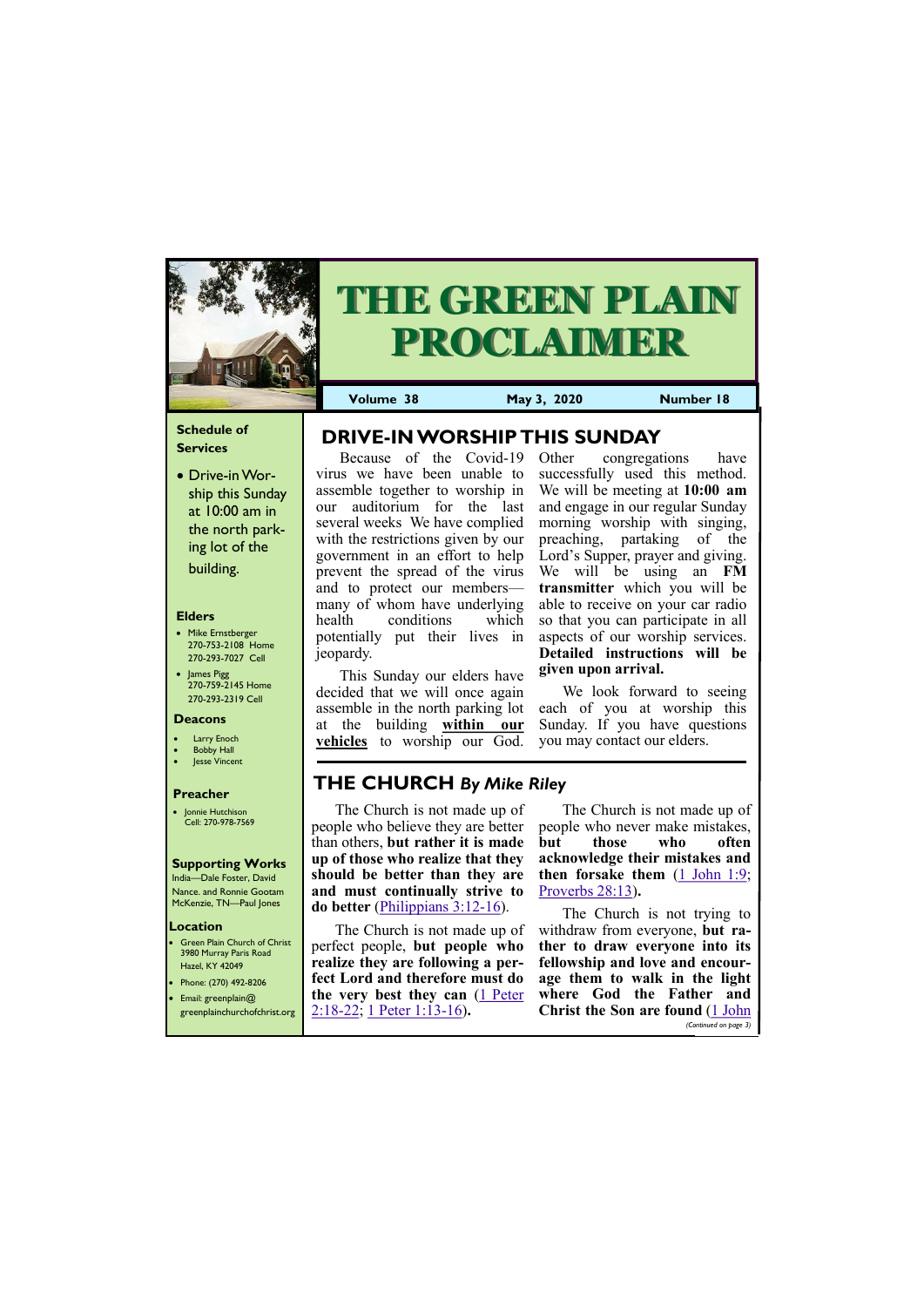# NEWS AND NOTES

*REMEMBER IN PRAYER: Green Plain members*: . Remember Faye Travis, Peggy Jarvis, Rex Enoch, Margarette Enoch (Spring Creek), Mary Crutchfield, Joanne Barnes, Maxine Pool, Hayes and Marjorie Grady, Jim Fielder, Griselda Adams, Larry Enoch, Jesse & Mary Vincent, Carolyn Byars and Dave & Ann Thompson. **Family and Friends:** Teresa Tacker, Betty Pond, Bryan White, Meredith Enoch, Kenneth Mizell, Will Winchester, Jim Hutson, Janice Canter, Maryanne Pedigrew, Dale Foster, Andrea Phillips, Donald and Dorothy Cook, Pat Hocking, and Ladawn's sister-in-law, Sandra Cook Downs who is suffering from pancreatic cancer. Please continue to pray for each of these and for those tending to their needs as well as the leaders of our nation in this time of crisis.

> Last Week: What were the necessary qualifications for one who was chosen as an apostle?

- **WORSHIP THIS SUNDAY:** We look forward to seeing you Sunday morning at 10:00 am as we gather in our parking lot in our vehicles to worship. See the front page for additional information.
- **PASS IT ON!** When you have finished reading this bulletin, why not pass it on to a loved one, friend or neighbor. Use this as a tool to spread the gospel.
- **See our Facebook page** for announcements, updates and articles. Access to past editions of this bulletin are available on our website at http://greenplainchurchofchrist.org.
- **Mission Work:** Please continue to pray for the preachers this congregation is supporting in India and for Dale Foster, Ronnie Gootan, David Nance, Mike Kiser, Arnold Gerson and Paul Jones in their respective works.
- **MAY 2020 Anniversaries:** Betty & Charles Enoch—16th **Birthdays:** 19th—Peyton Smith; 24th— Charles Enoch; 27th—Ann Thompson; 29th—Mary Vincent. Please let us know if we have left anyone out and it will be included in next week's bulletin. Thanks!

- ⇒ Revelation 1:5-6. "and from Jesus Christ, the faithful witness, the firstborn from the dead, and the ruler over the kings of the earth. To Him who loved us and **washed us from our sins in His own**  blood, ...."
- *Acts 22:16,* "And now why are you waiting? Arise and *be baptized, and wash away your sins***,** calling on the name of the Lord.'"

# **Page 2**

## **ONLINE SPIRITUAL RESOURCES Gospel Broadcasting Network https://gbntv.org/ World Video Bible School https://store.wvbs.org/wvbs-splashpage.html A Bible Answer https://abibleanswertv.org/ Good News Today http://gnttv.org/ Dexter church of Christ www.facebook.com/Dexterkycoc/ Coldwater church of Christ www.facebook.com/Coldwater-Church-of-Christ-170296152984011/ and on YouTube**

**In Search of the Lord's Way http://searchtv.org/**



**This Week: Why did God exclude Adam and Eve from the garden of Eden?**

*Answer:* Eye witness of Jesus & His resurrection (Ac. 1:21-22); selected by Christ Himself (Matt. 10:5; Ac. 1:2;

26:16); baptized in the Holy Spirt (Ac. 1:4-5:2:1-4).

# *WHEN IS SIN WASHED AWAY?*

Since the Bible teaches that one is washed from sin by the blood of Jesus and that one is washed from sin in baptism, it follows that it is in baptism that one reaches the blood of Jesus (Romans 6:3-4).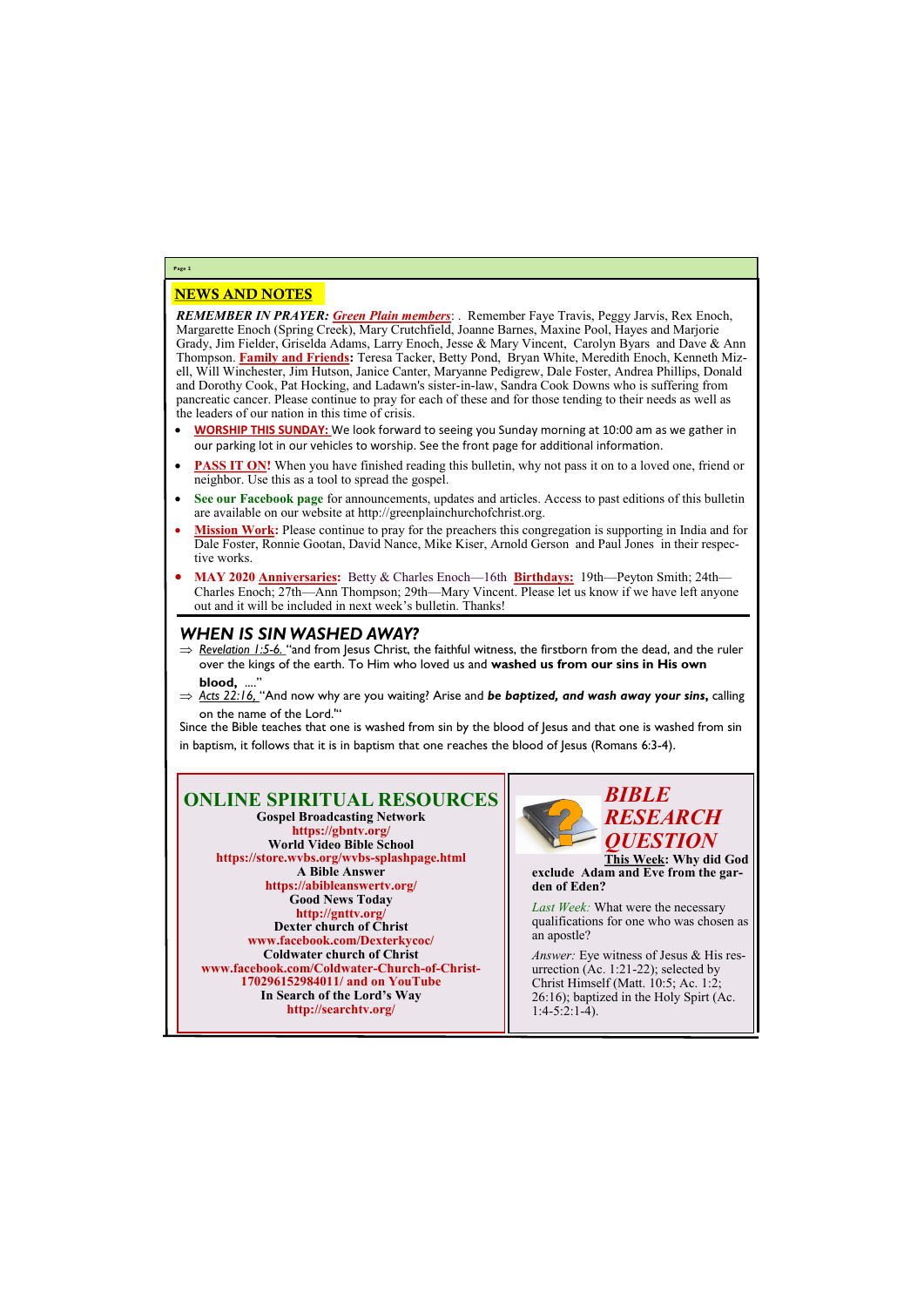**Page 3**

# [1:3](https://biblia.com/bible/kjv1900/1%20John%201.3-7)-7).

The Church is not trying to set up arbitrary rules to hinder anyone, **but rather to show the rule of Christ which helps every one** ([Gal. 6:14](https://biblia.com/bible/kjv1900/Gal.%206.14-16)-16; [Philippians 3:7](https://biblia.com/bible/kjv1900/Phil%203.7-16)-16).

The Church is not trying to separate you from your money; **it is trying to keep your money from separating you from God** (1) [Timothy 6:6](https://biblia.com/bible/kjv1900/1%20Tim%206.6-10)-10; cf. <u>Proverbs 10:22</u>).

The Church is not trying to take the joy out of your life; **it is trying to put real joy into every life it touches** [\(Philippians 4:4;](https://biblia.com/bible/kjv1900/Phil%204.4) [1](https://biblia.com/bible/kjv1900/1%20Thess%205.16)  [Thessalonians 5:16;](https://biblia.com/bible/kjv1900/1%20Thess%205.16) [1 Peter 4:13\)](https://biblia.com/bible/kjv1900/1%20Pet%204.13).

The Church is not trying to become the master of your life, **but is trying to get you to master yourself** ([1 Corinthians 9:24](https://biblia.com/bible/kjv1900/1%20Cor%209.24-27)-27; [2 Corinthians 10:3](https://biblia.com/bible/kjv1900/2%20Cor%2010.3-6)-6).

The Church is not trying to rob your life of priorities, **but is trying to allow you to put real priorities in your life** [\(Matthew](https://biblia.com/bible/kjv1900/Matt%206.33)  [6:33\)](https://biblia.com/bible/kjv1900/Matt%206.33).

The Church is not discouraged simply because you miss service regularly, **but is fearful that you will miss heaven completely** [\(Hebrews 10:23](https://biblia.com/bible/kjv1900/Heb%2010.23-31)-31).

**—https://gewatkins.net/the-church/**

*(Continued from page 1)*

# **THE FRONT LINES** *By Jonnie Hutchison*

In the fight against the present pandemic we hear much about those who are on the front lines who put their own lives in jeopardy in order to help in the treatment of those who have contacted the virus. No doubt, many lives have been saved because of these heroes. We should certainly honor their sacrifice and willingness to serve and remember them in our prayers. They are on the front lines.

The apostle Paul, by inspiration of the Holy Spirit, directed these words to Timothy, *"Fight the good fight of faith, lay hold on eternal life, to which you were also called and have confessed the good confession in the presence of many witnesses"* (1 Timothy 6:12). Both Paul and Timothy were on the front lines too. They had both volunteered to fight the worst pandemic known to the human race. A spiritual pandemic which continues to this day and universally afflicts every person in this world either directly or indirectly. Both Paul and Timothy put their lives on the line in order to make known to a lost

The question for each of us is, "Am I willing to put myself on the front lines of the fight against sin? Am I willing to make the necessary sacrifices so that others can be saved? Am I willing to take the saving message of the good news of salvation to a lost and dying world?"

The words Paul wrote to Timothy are applicable to every Christian. If we are going to "lay hold on eternal life" we must be willing to put ourselves on the front lines of the good fight of faith. We must be willing to face the dangers and threats that come with spiritual warfare. We must be willing to *"endure hardship as good soldiers of Jesus Christ"* (2 Timothy 2:3).

and dying world the cure for the pandemic of SIN! call to the front lines.

When you became a Christian you answered the call to the front lines of the fight against the spiritual pandemic of sin. It is up to each of us to stand firm in the faith and to continue the fight, always looking forward to receiving the promise of eternal life that awaits all of those who have answered the